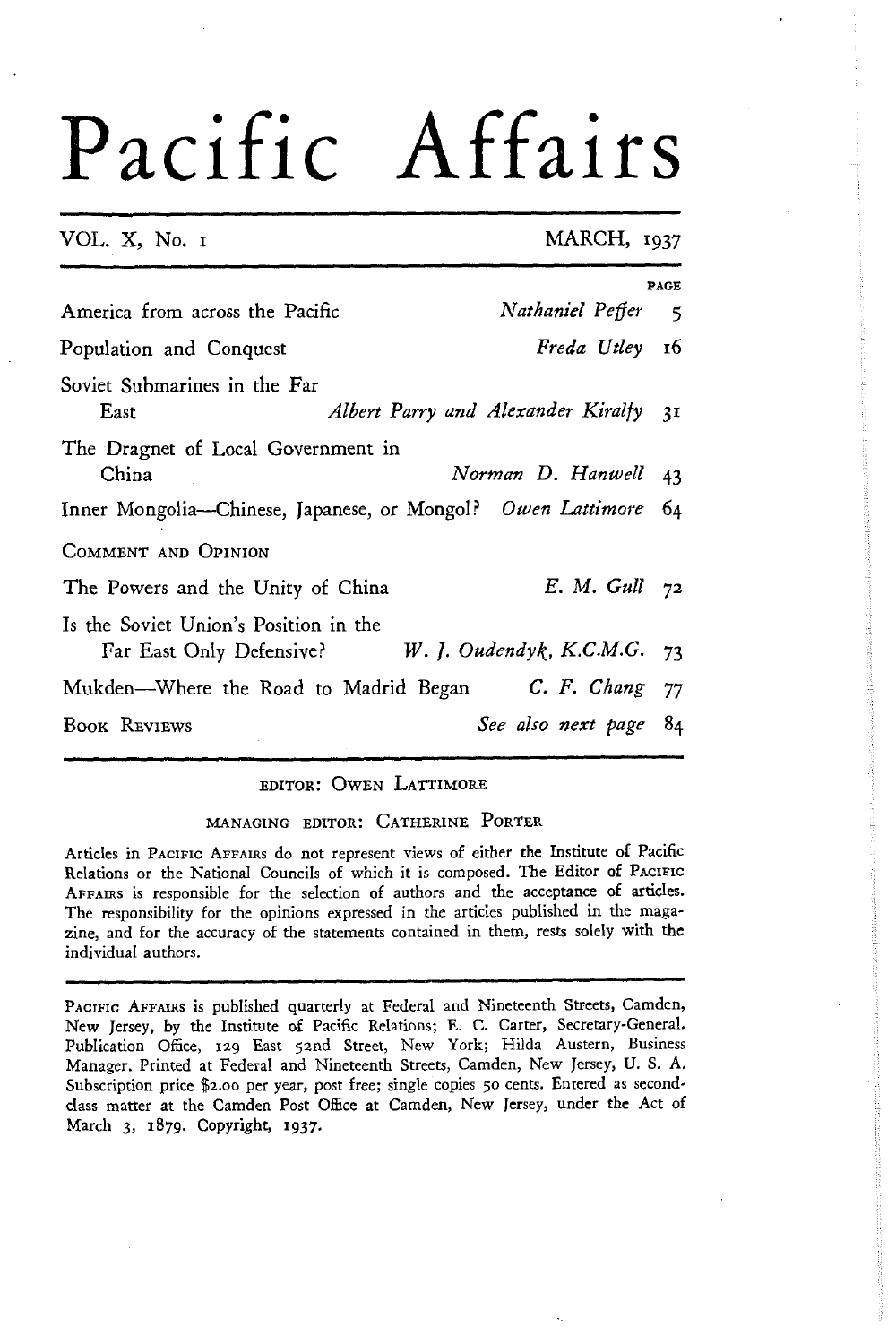|                                                                                                    |                      | Page       |
|----------------------------------------------------------------------------------------------------|----------------------|------------|
| The Far Eastern Crisis, by Henry L. Stimson                                                        | Arthur Salter        | 84         |
| Chiang Kaishek, by Gustav Amann                                                                    | Bruno Lasker         | 86         |
| Living China, by Edgar Snow                                                                        | George E. Taylor     | 88         |
| Le Droit Chinois, by Jean Escarra                                                                  | J. J. L. Duyvendak   | 91         |
| Ghengis Khan, by Ralph Fox                                                                         | Clayton Miller       | 93         |
| The System of Chinese Public Finance, by Lee Chou-ying                                             | Barnard Ellinger     | 95         |
| The New Monetary System of China, by W. Y. Lin                                                     | A. F. W. Plumptre    | 96         |
| Japan's Feet of Clay, by Freda Utley                                                               | John E. Orchard      | 98         |
| Japanese Trade and Industry, by Mitsubishi Economic<br>Research Bureau                             | Miriam S. Farley     | 99         |
| The Craft of the Japanese Sculptor, by Langdon Warner                                              | Harold Henderson     | <b>IOI</b> |
| Eastern Menace: The Story of Japanese Imperialism,<br>published by the Union of Democratic Control | Lawrence K. Rosinger | 102        |
| Pacific Adventure, by Willard Price                                                                | Wm. W. Lockwood, Jr. | 103        |
| Soviet Money and Finance, by L. E. Hubbard                                                         | Joseph Barnes        | 106        |
| American Diplomacy, by B. H. Williams Albert C. F. Westphal                                        |                      | <b>109</b> |
| The Negro Question in the United States, by James S. Allen                                         | Guy B. Johnson       | 110        |
| The Modern World, by R. A. MacKay and S. A. Saunders                                               | Reginald Bell        | II2        |
| Propaganda, Its Psychology and Technique, by Leonard W. Doob                                       | Bruno Lasker         | 112        |

Books reviewed may be purchased through this office, and will be mailed, post free, at the publishers' list price. Orders should be sent to *Pacific Affairs,* **129** East 52nd Street, New York City.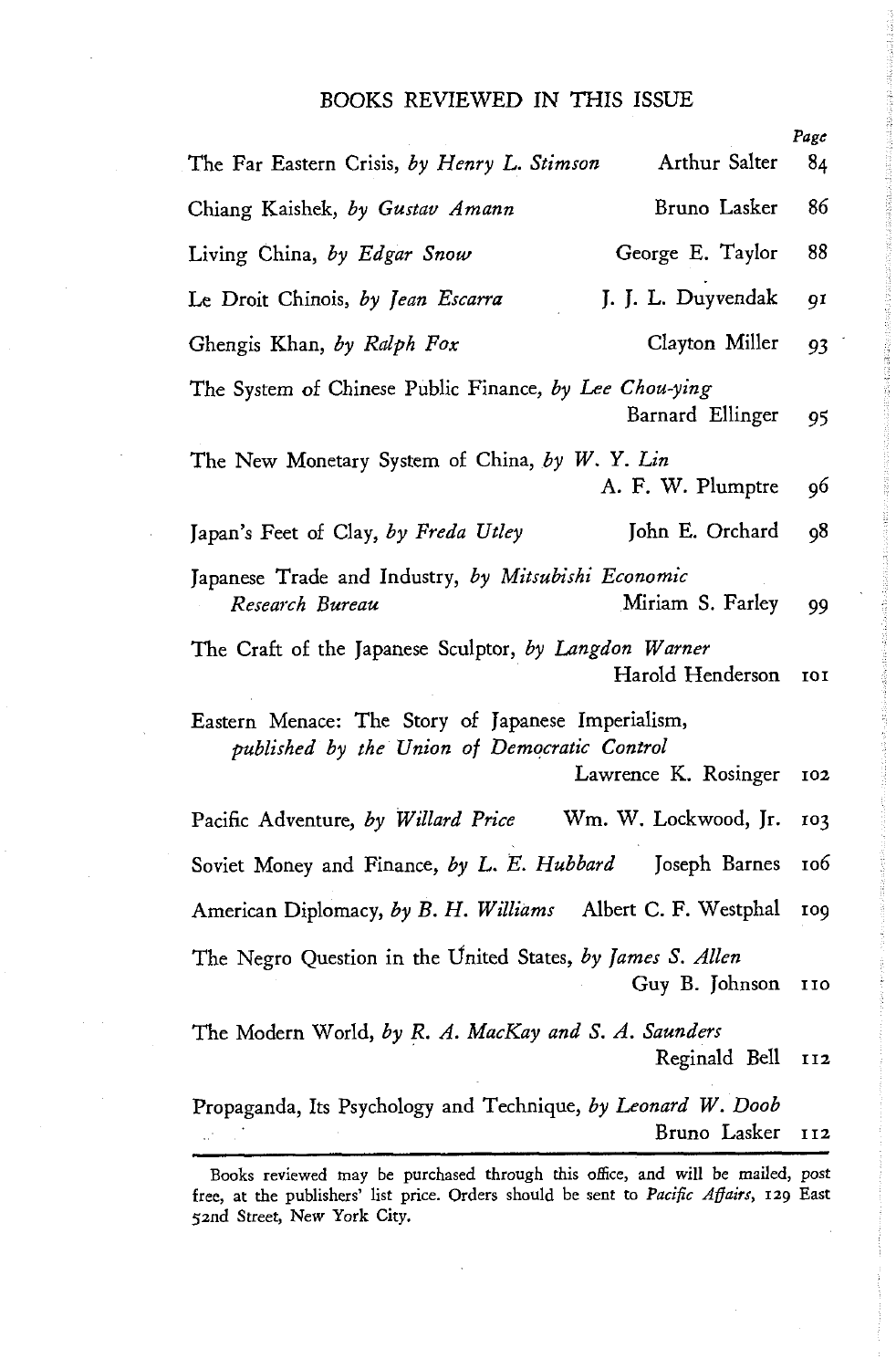#### VOL. X, No. 2 JUNE, 1937

|                                                                | PAGE                 |     |
|----------------------------------------------------------------|----------------------|-----|
| The French Colonial Empire and the Popular Front<br>Government | Jean-Yves le Branchu | 125 |
| The North Pacific Fisheries                                    | Edward Weber Allen   | 136 |
| Propaganda as an Instrument of National Policy                 | Bruno Lasker         | 152 |
| The Life Lines of the British Empire                           | H. Th. de Booy       | 161 |
| The Prelude to Outer Mongolian Independence                    | Gerard M. Friters    | 168 |
| Americans Look at Their Far Eastern Policy                     | Russell E. Hall      | 100 |
| COMMENT AND OPINION                                            |                      |     |
| The Lines of Cleavage in Inner Mongolia                        | Owen Lattimore       | 196 |
| Conquest and Population                                        | Chen Han-seng        | 201 |
| Mr. Taylor in Rebuttal                                         | George E. Taylor     | 207 |
| <b>BOOK REVIEWS</b>                                            | See also next page   | 210 |

#### EDITOR: OWEN LATTIMORE

#### MANAGING EDITOR: CATHERINE PORTER

Articles in PACIFIC AFFAIRS do not represent views of either the Institute of Pacific Relations or the National Councils of which it is composed. The Editor of PACIFIC AFFAIRS is responsible for the selection of authors and the acceptance of articles. The responsibility for the opinions expressed in the articles published in the magazine, and for the accuracy of the statements contained in them, rests solely with the individual authors.

PACIFIC AFFAIRS is published quarterly at Federal and Nineteenth Streets, Camden, New Jersey, by the Institute of Pacific Relations; E. C. Carter, Secretary-General. Publication Office, 129 East 5znd Street, New York; Hilda Austern, Business Manager. Printed at Federal and Nineteenth Streets, Carnden, New Jersey, U. S. A. Subscription price \$2.00 per year, post free; single copies 50 cents. Entered as secondclass matter at the Camden Post Office at Camden, New Jersey, under the Act of March **3,** 1879. Copyright, **1937,** Institute of Pacific Relations.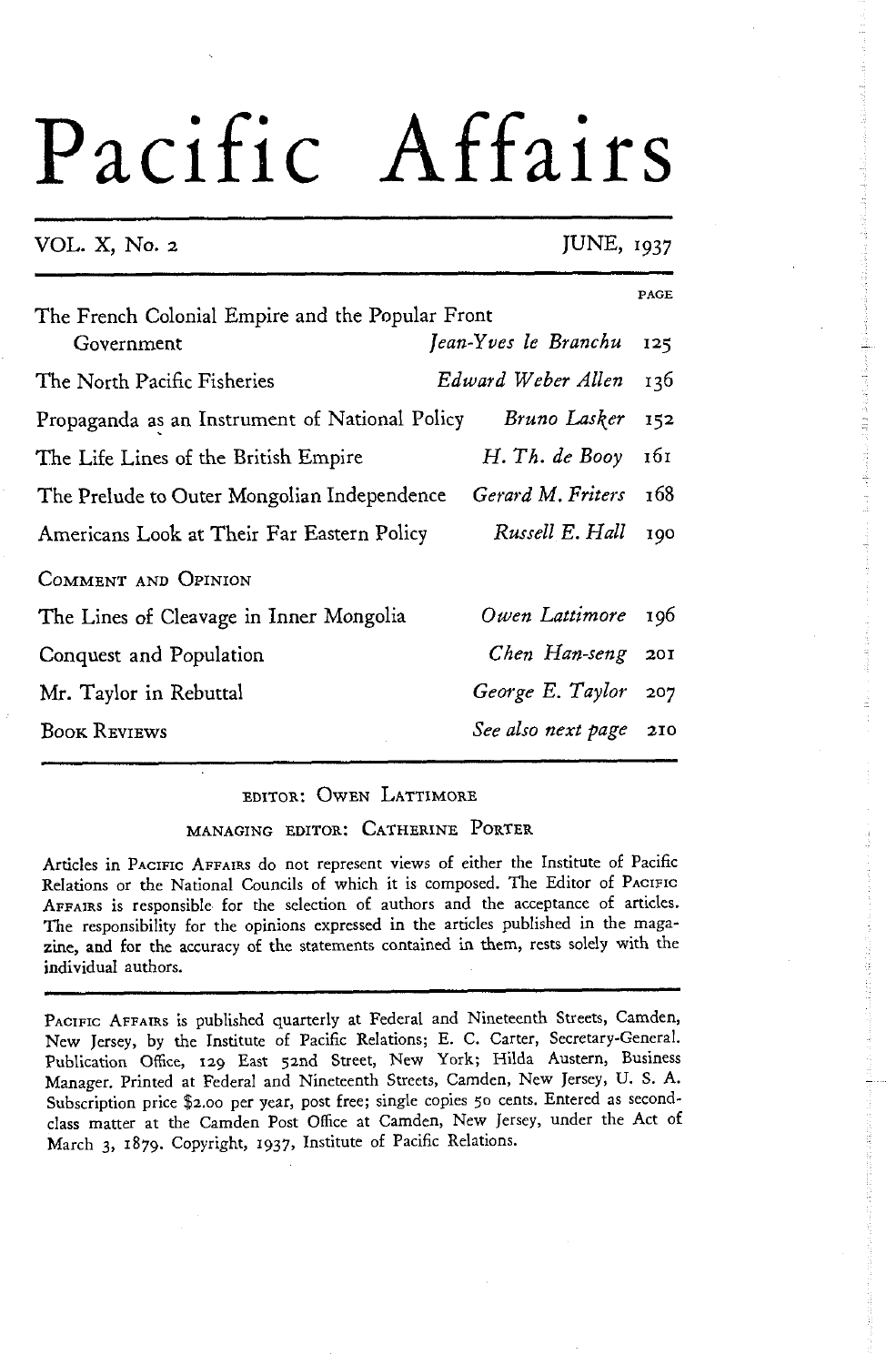| Geschichte der Mittelalterlichen Chinesischen Philosophie,<br>by Alfred Forke; and Wang An-Shih, a Chinese States-<br>man of the Sung Dynasty, by H. R. Williamson K. A. Wittfogel | Page<br>210 |
|------------------------------------------------------------------------------------------------------------------------------------------------------------------------------------|-------------|
| Outline of Chinese Economic Geography (in Russian),<br>by M. E. Kazanin<br>Chen Han-seng                                                                                           | 215         |
| Chou Tun-i: Ein Chinesisches Gelehrtenleben aus dem<br>11. Jahrhundert, by Werner Eichhorn<br>Bruno Lasker                                                                         | 216         |
| French Policy and Developments in Indo-China,<br>by Thomas E. Ennis<br>M. M. Knight                                                                                                | 217         |
| A. P. Ludwig<br>Lectures on Japan, by Inazo Nitobé                                                                                                                                 | 219         |
| Emil Lederer<br>Militarism in Japan, by Kenneth W. Colegrove                                                                                                                       | 223         |
| Agricultural Organization in New Zealand, edited<br>John M. Maclachlan<br>by H. Belshaw                                                                                            | 225         |
| Popoli in Lotta Nell'Estremo Oriente, by Arnaldo<br>C. Dragoni<br>Cipolla                                                                                                          | 227         |
| Kate Mitchell<br>Zero Hour, by Richard Freund                                                                                                                                      | 228         |
| A Diplomatic History of the United States,<br>by Samuel Flagg Bemis<br>Albert C. F. Westphal                                                                                       | 231         |
| All About Tea, by William H. Ukers<br>Harry B. Price                                                                                                                               | 233         |
| International Trade Statistics 1935; and International<br>Trade in Certain Raw Materials, League of Nations                                                                        | P.L. $236$  |
| The Pacific Area and Its Problems, by Donald R.<br>Nugent and Reginald Bell<br>Ruth Earnshaw                                                                                       | 237         |
| The World Textile Industry, Economic and Social Problems,<br>International Labor Office; and Neutrality and Collective<br>W. W. Lockwood Jr.<br>Security, by Quincy Wright         | 238         |

**The contract of the contract of the contract of the contract of the contract of the contract of the contract of the contract of the contract of the contract of the contract of the contract of the contract of the contract** 

Books reviewed may be purchased through this office, and will be mailed, post free, at the publishers' list price. Orders should be sent to *Pacific* **Affairs, 129** East 52nd Street, New York City.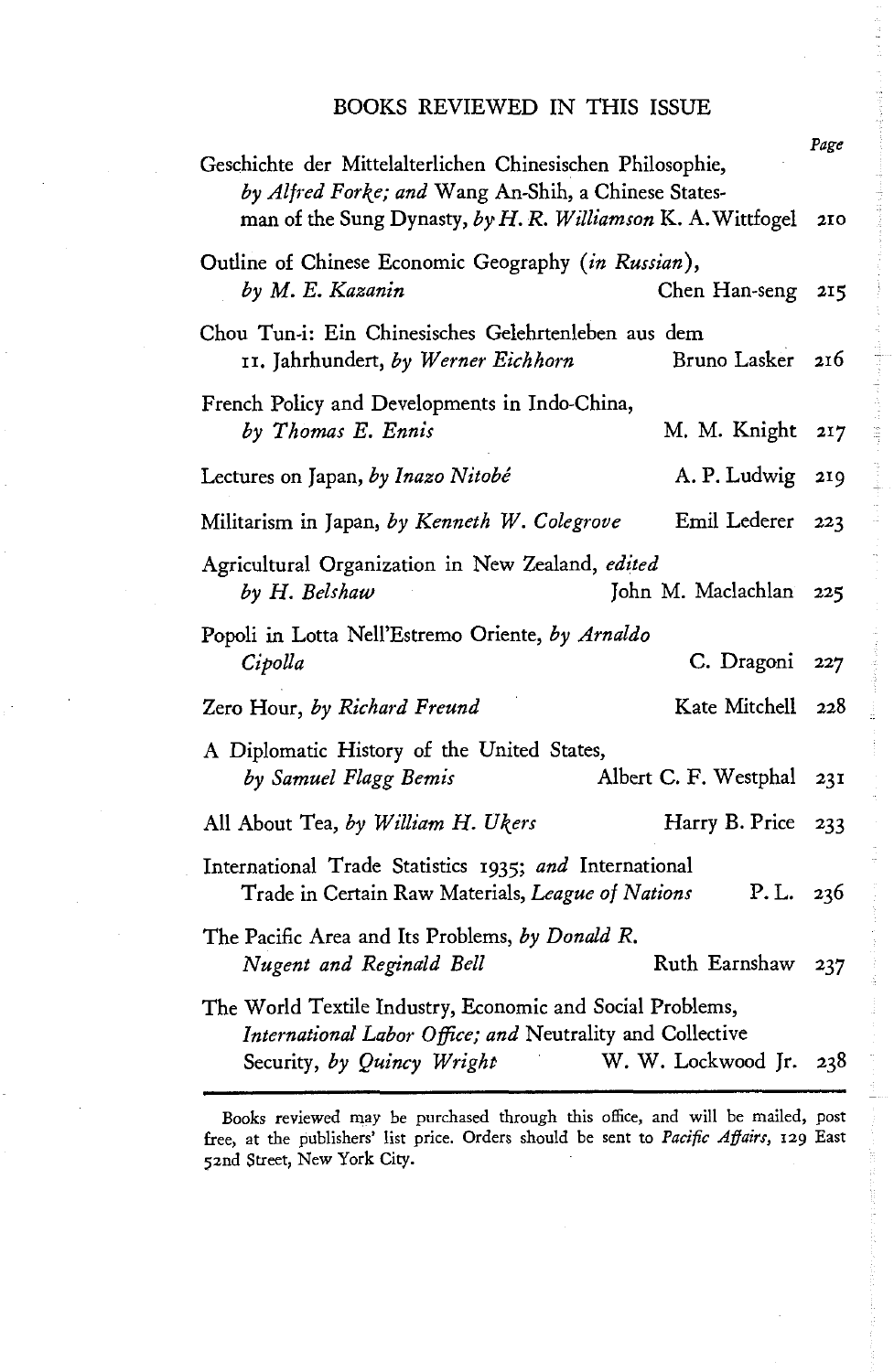#### VOL. X, No. **3** SEPTEMBER, **1937**

| Rural Reconstruction in China                     | Leonard S. Hsü    | PAGE<br>249 |
|---------------------------------------------------|-------------------|-------------|
| Soviet Society in Northwest China                 | Edgar Snow 266    |             |
| The New Era in Chinese Railway Construction       | "Asiaticus" 276   |             |
| American Negro and Colonial Native: Education and |                   |             |
| "Equality"                                        | B. Schrieke 289   |             |
| Japan and China: A War of Minds                   | Robert S. Morton  | 305         |
| The Development of Outer Mongolian Independence   |                   |             |
|                                                   | Gerard M. Friters | 315         |
| COMMENTS AND CORRESPONDENCE                       |                   | 337         |

BOOK REVIEWS *See also next page* 344

#### EDITOR: OWEN LATTIMORE

#### MANAGING EDITOR: CATHERINE PORTER

Articles in PACIFIC AFFAIRS do not represent views of either the Institute of Pacific Relations or the National Councils of which it is composed. The Editor of PACIFIC AFFAIRS is responsible for the selection of authors and the acceptance of articles. The responsibility for the opinions expressed in the articles published in the magazine, and for the accuracy of the statements contained in them, rests solely with the individual authors.

PACIFIC AFFAIRS is published quarterly at Federal and Nineteenth Streets, Camden, New Jersey, by the Institute of Pacific Relations; E. C. Carter, Secretary-General. Publication Office, 129 East 5znd Street, New York; Hilda Austern, Business Manager. Printed at Federal and Nineteenth Streets, Camden, New Jersey, U.S.A. Subscription price \$2.00 per year, post free; single copies 50 cents. Entered as secondclass matter at the Camden Post Office at Camden, New Jersey, under the Act of March **3,** 1879. Copyright, 1937, Institute of Pacific Relations.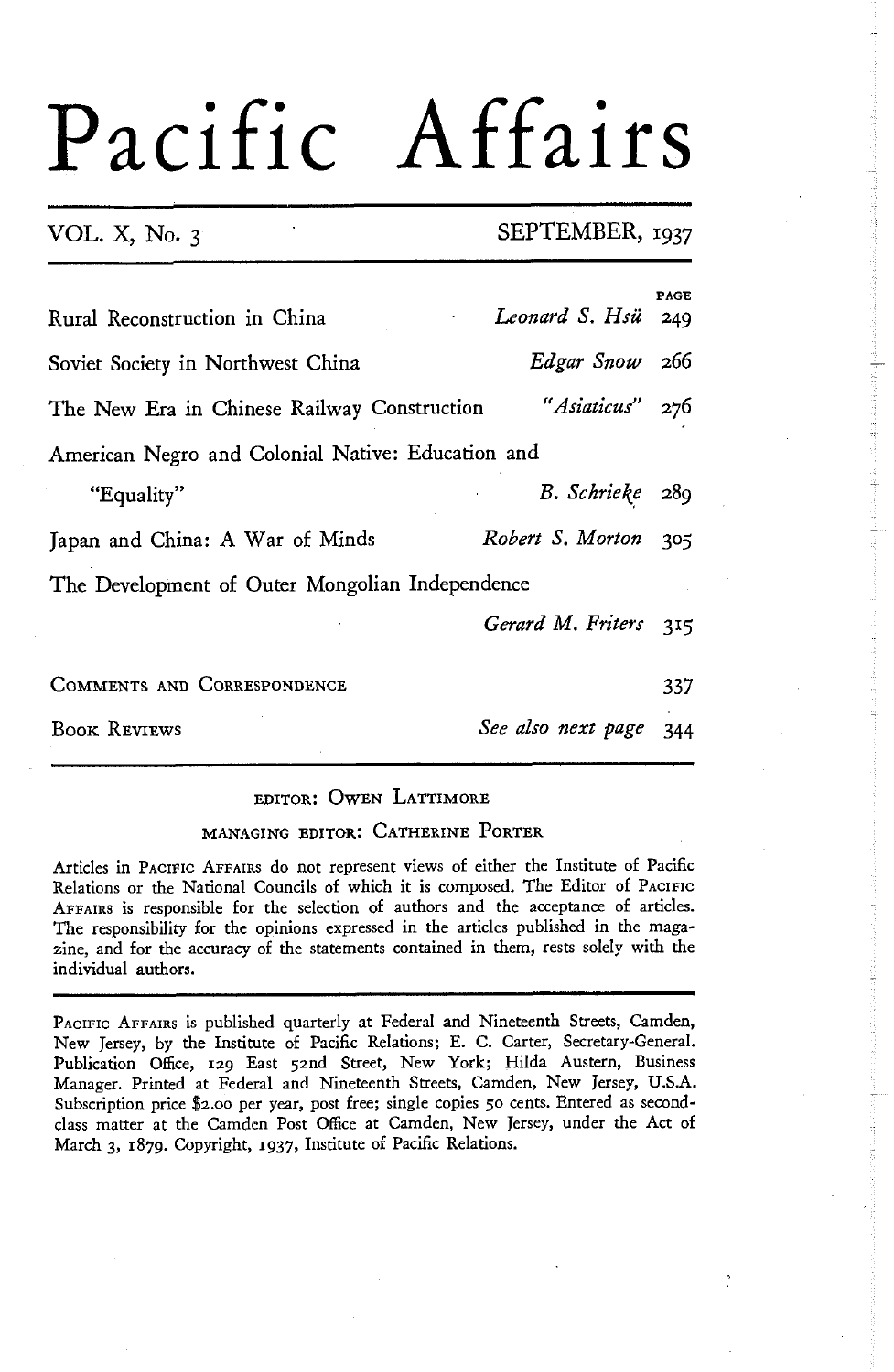| Agrarian Problems in Southernmost China,                                                                                                                                    |                      | Page |
|-----------------------------------------------------------------------------------------------------------------------------------------------------------------------------|----------------------|------|
| by Chen Han-seng                                                                                                                                                            | R. H. Tawney         | 344  |
| The Flight of an Empress, told by Wu Yung, transcribed by<br>Lin K'un, translated and edited by                                                                             |                      |      |
| Ida Pruitt                                                                                                                                                                  | Reginald F. Johnston | 346  |
| China at the Crossroads, by P. C. Chang                                                                                                                                     | K. S. Latourette     | 351  |
| China's New Currency System, by T'ang Leang-li                                                                                                                              | T. J. Kreps          | 352  |
| China Calling, by Frank Houghton                                                                                                                                            | E. E. Barnett        | 354  |
| The New Social Order in China,<br>by T'ang Leang-li                                                                                                                         | Richard T. LaPiere   | 356  |
| Kiso Nihon Go (Basic Japanese; and Basic Japanese,<br>by Kochi Doi                                                                                                          | Charles B. Fahs      | 358  |
| Return to Malaya, by R. H. Bruce Lockhart                                                                                                                                   | Е.                   | 359  |
| New Zealand: A Short History, by J. C. Beaglehole                                                                                                                           | E. J. Riches         | 360  |
| Manifest Destiny, by Albert Katz Weinberg                                                                                                                                   | C. H. Hunter         | 362  |
| Survey of British Commonwealth Affairs,<br>by W. K. Hancock                                                                                                                 | Ernest O. Hauser     | 363  |
| World Immigration, by Maurice R. Davie                                                                                                                                      | Romanzo Adams        | 365  |
| The Future of the League of Nations, a record of a series of<br>discussions held at Chatham House; and Canada: The<br>Empire and the League, Lectures given at the Canadian |                      |      |
| Institute on Economics and Politics                                                                                                                                         | Quincy Wright        | 367  |
| Na Vostoke, by P. Pavlenko                                                                                                                                                  | Harriet Moore        | 369  |
| Maritime Statistical Handbook, International                                                                                                                                |                      |      |
| Labor Office                                                                                                                                                                | Paul S. Taylor       | 371  |

a shekara ta kisiy

Saabahii ak

**Books reviewed may be purchased through this office, and will be mailed, post free, at the publishers' list price. Orders should** be **sent to PACIFIC AFFAIRS, 129 East**  52nd Street, New York City.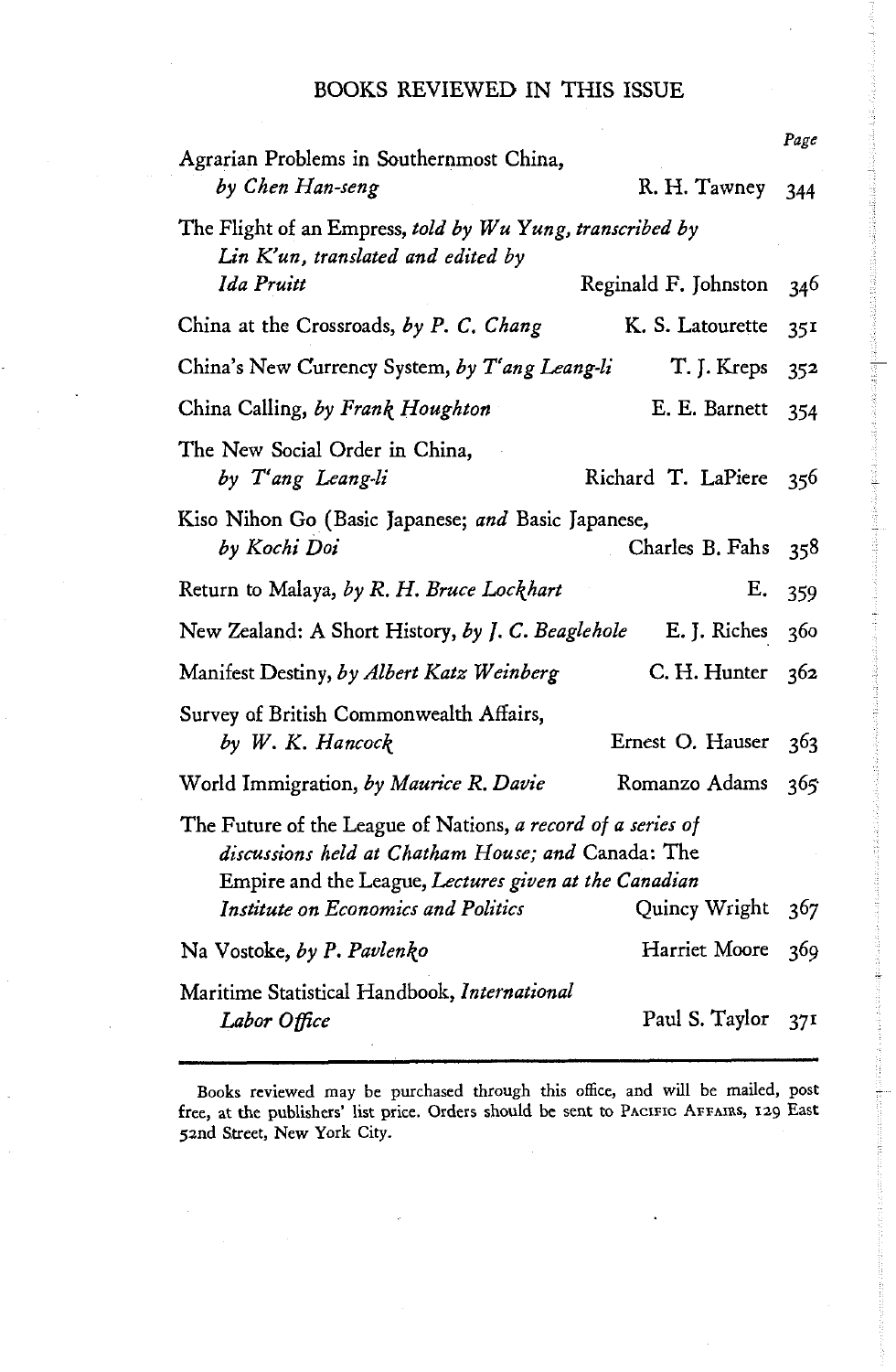#### VOL. X, No. 4 DECEMBER, **1937**

|                                                 |                      | PAGE |
|-------------------------------------------------|----------------------|------|
| American Far Eastern Policy, 1931-1937          | Frederick V. Field   | 377  |
| Japanese State Finance                          | Guenther Stein       | 393  |
| Japan's "Special Interests" in China            | Franz Michael        | 407  |
| The Press and Japanese Thought                  | A. Morgan Young      | 412  |
| The Phantom of Mengkukuo                        | Owen Lattimore       | 420  |
| Tibet and its Neighbors                         | Sir Charles Bell 428 |      |
| The Imperial Conference of 1937                 | $F. H.$ Soward $44I$ |      |
| COMMENT AND CORRESPONDENCE                      |                      |      |
| "Limited" War and World War                     | Owen Lattimore       | 450  |
| The North China Problem: Letter from the author | Shuhsi Hsü           | 454  |
| <b>BOOK REVIEWS</b>                             | See also next page   | 457  |

#### EDITOR: OWEN LATTIMORE

#### MANAGING EDITOR: CATHERINE PORTER

Articles in PACIFIC AFFAIRS do not represent views of either the Institute of Pacific Relations or the National Councils of which it is composed. The Editor of PACIFIC AFFAIRS is responsible for the selection of authors and the acceptance of articles. The responsibility for the opinions expressed in the articles published in the magazine, and for the accuracy of the statements contained in them, rests solely with the individual authors.

PACIFIC AFFAIRS is published quarterly at Federal and Nineteenth Streets, Camden, New Jersey, by the Institute of Pacific Relations; E. *C.* Carter, Secretary-General. Publication Office, **129** East 5znd Street, New York; Hilda Austern, Business Manager. Printed at Federal and Nineteenth Streets, Camden, New Jersey, U.S.A. Subscription price \$2.00 per year, post free; single copies 50 cents. Entered as secondclass matter at the Camden Post Office at Camden, New Jersey, under the Act of March **3,** 1879. Copyright, **1937,** Institute of Pacific Relations.